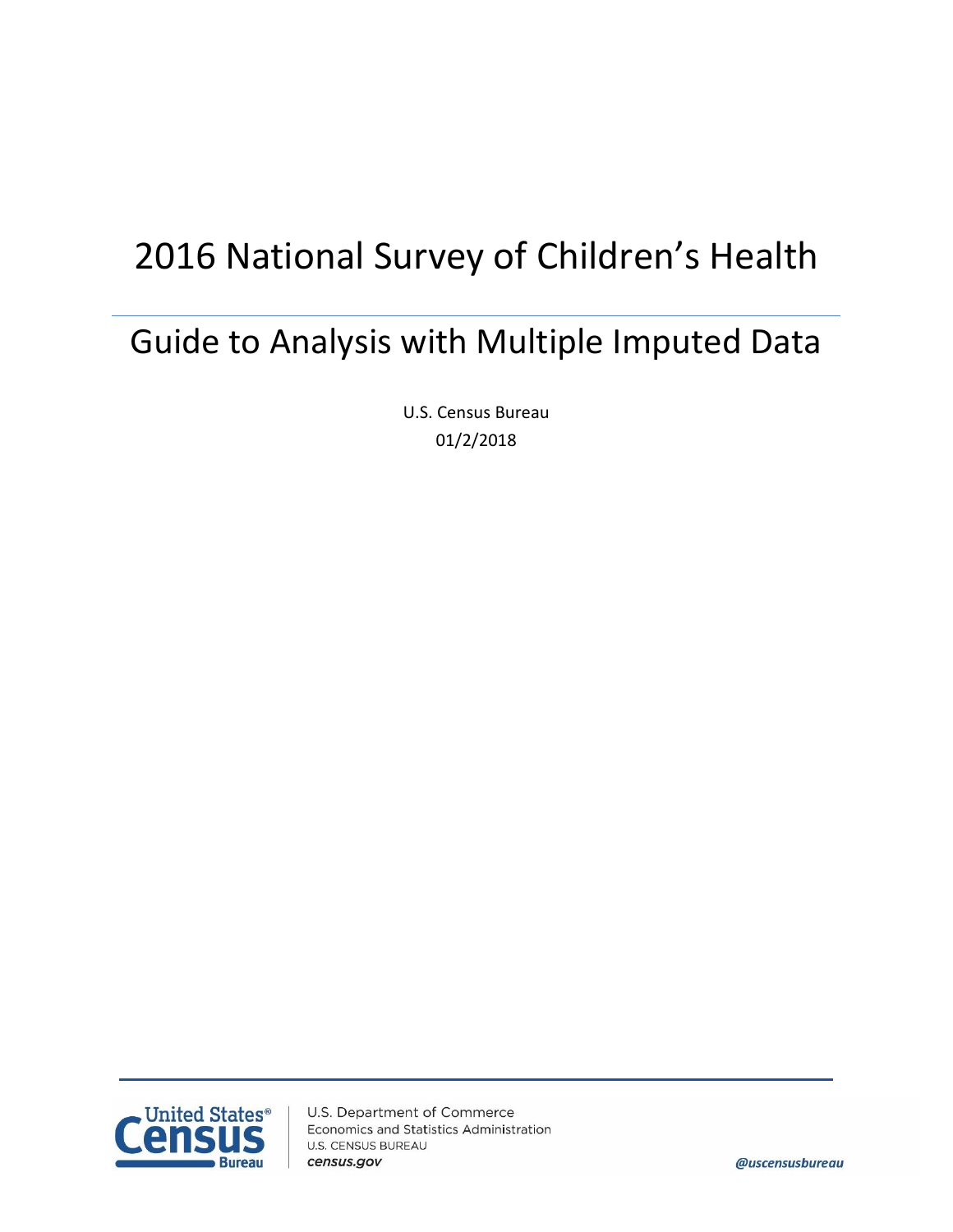#### Multiple imputation details and purpose

In the 2016 NSCH, missing values for household income, household size, and respondent education variables were multiply imputed during the weighting process. The variables, household income and household size, were combined to form the Family Poverty Level ratio (FPL). Imputation is useful because it uses observed data to estimate a plausible response for a missing value. It is preferable to preserve sample size and avoid bias in only using observed or known values in a "complete-case" analysis, which assumes that data are missing completely at random. In particular, 18.56% of the sample (22.83% of the weighted sample) was missing household FPL, which varied by other known demographic characteristics. Using only the known or reported data would severely limit sample size and bias estimates.

Multiple imputation creates several plausible responses for a missing value, using other variables in the dataset to adjust the missing response (Allison, 2001; Rubin, 1996; Schaefer and Graham, 2006). These multiple imputations offer a means of accurately incorporating the uncertainty of the imputed values for missing items. More specifically, combining or averaging estimates across all six imputed values will appropriately increase the standard error to account for this uncertainty while only slightly altering the point estimates. Using only a single imputation, particularly with a large amount of missing data as in the case of FPL, incorrectly assumes certainty in the imputation as if there were no missing data at all—and will produce standard errors that are too low and tests of significance that are too high (increased Type 1 error).

The initial public use file included the first of six multiply imputed values for FPL [FPL], household size [HHSIZE I], and respondent education [A1\_GRADE I] as well as the single hot-deck imputed values for child sex and race/ethnicity which had minimal missing data (<1%)—all of which were used in the construction of survey weights. An additional file has now been released with all six imputed values for FPL [FPL\_I1-FPL\_I6]. Due to a smaller percentage of missing data and the more limited categories that were imputed for weighting, multiple imputations for household size and respondent education have limited value and are not included on the imputation file. This document includes example code to show how to analyze multiply imputed FPL data using SAS, SAS-callable SUDAAN, and Stata. These procedures or commands will appropriately combine or average the point estimates across implicates and increase standard errors so that significance levels are not overstated. The term implicate will be used in this documentation, although other sources may use imputation (StataCorp LP, 2013).

## Analyzing data in a multiple imputation framework

The NSCH public use FPL implicate file contains the imputed values stored in different variables, one for each of the imputed responses. These variables contain both fully reported and imputed values. After merging the public use and implicate files by unique household ID (HHID), Table 1 shows an example dataset, a wide file, with FPL\_I1 -- FPL\_I6. For our purposes we call each version, or plausible response, of the imputed data an implicate. For the case ID 1, the FPL\_I1 -- FPL\_I6 are not identical because there was missing data on either income or household count and these values are imputed. For the case ID 2,



U.S. Department of Commerce Economics and Statistics Administration **U.S. CENSUS BUREAU** census.gov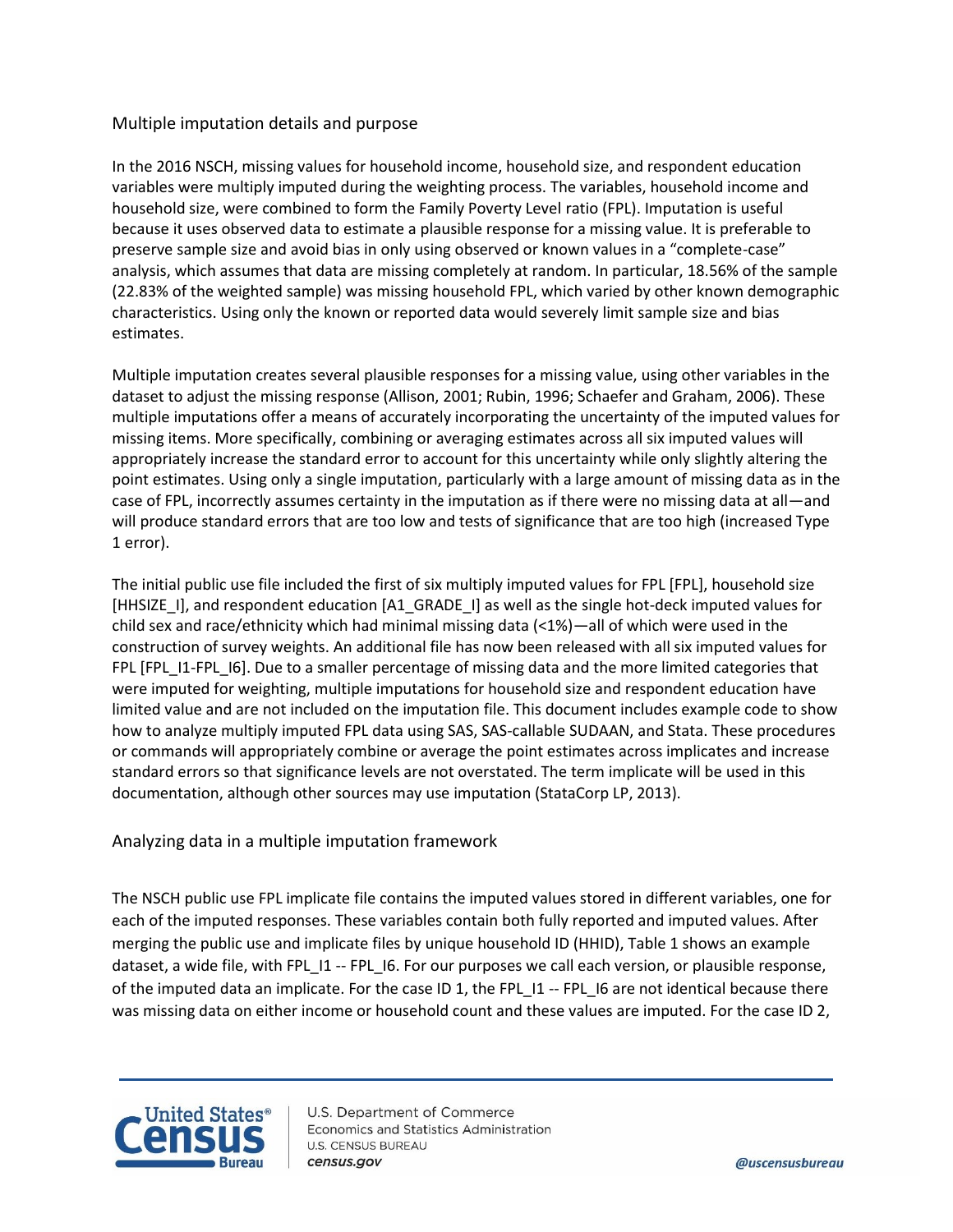the poverty ratio variables are identical because there was no missing data. SAS-callable SUDAAN and Stata can accommodate the wide dataset form.

| <b>Table 1: Example of a wide dataset with an impated observation</b> |           |     |             |     |         |            |       |
|-----------------------------------------------------------------------|-----------|-----|-------------|-----|---------|------------|-------|
|                                                                       |           |     |             |     |         |            |       |
|                                                                       | $\sim$ 10 |     | 125 135 100 |     |         | 90 130 115 |       |
|                                                                       | 16        | 250 | 250         | 250 | 250 250 |            | - 250 |
|                                                                       |           |     |             |     |         |            |       |

Table 1. Example of a wide dataset with an imputed observation

Table 2 shows how the dataset needs to be re-organized to do analyses using the multiple imputation variables in SAS. SAS-callable SUDAAN and Stata can use the long dataset form but it is a less efficient form of storage that requires more computational resources. In the long dataset, the variable 'Implicate' appears. In SAS, the actual variable will be called '\_Imputation\_'.

| imputed observation |        |            |           |  |  |  |
|---------------------|--------|------------|-----------|--|--|--|
| ID                  | SC AGE | <b>FPL</b> | Implicate |  |  |  |
| 1                   | 10     | 125        | 1         |  |  |  |
| 1                   | 10     | 135        | 2         |  |  |  |
| 1                   | 10     | 100        | 3         |  |  |  |
| 1                   | 10     | 90         | 4         |  |  |  |
| 1                   | 10     | 130        | 5         |  |  |  |
| 1                   | 10     | 115        | 6         |  |  |  |
| $\overline{2}$      | 16     | 250        | 1         |  |  |  |
| $\overline{2}$      | 16     | 250        | 2         |  |  |  |
| $\overline{2}$      | 16     | 250        | 3         |  |  |  |
| 2                   | 16     | 250        | 4         |  |  |  |
| 2                   | 16     | 250        | 5         |  |  |  |

2 16 250 6

Table 2. Example of a long dataset with an

## Example

This documentation includes example code for analyzing multiply imputed data in SAS, SAS-callable SUDAAN, and Stata. The example code estimates the proportion of children living below the poverty line by children with special health care needs status (SC\_CSHCN). We first create a variable named 'poor\_i' (0=above the poverty line, 1=below the poverty line).

#### **How to obtain estimates in SAS:**

In SAS, you will need to reshape data from a wide to long format. This data step is included in the example code. In this step we copy the non-imputed variables (e.g. age) in the dataset along with a single FPL variable and FWC variable, until each respondent has six observations in the dataset, one for each implicate (see Table 2).

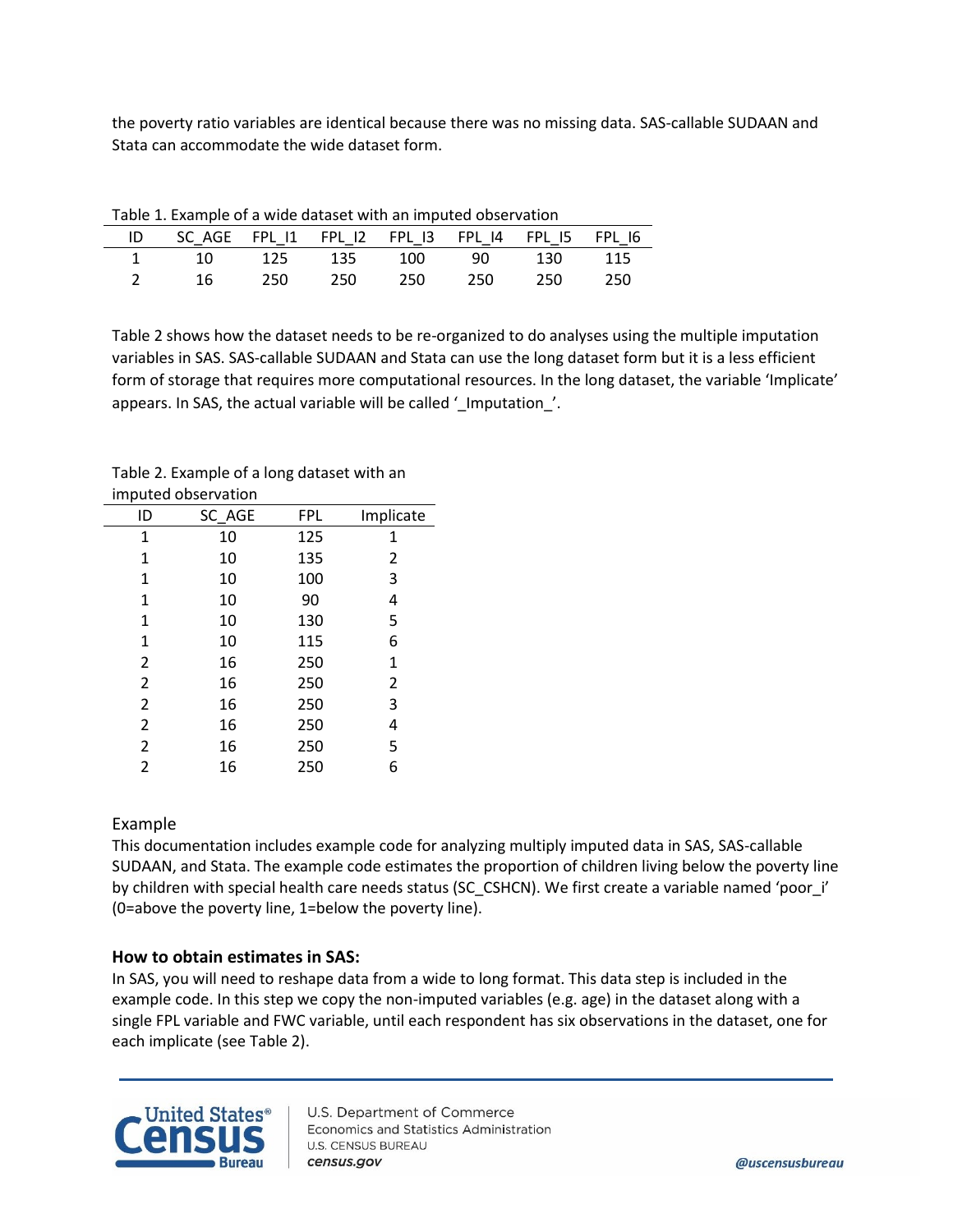Once the data have been reshaped, we can use proc surveymeans to get the mean of the variable poor for each imputed dataset. The proc mianalyze procedure will then combine the estimates by averaging the mean across the implicates and calculate the standard error according to Rubin's formula (Rubin, 1996; SAS Institute, 2009).



U.S. Department of Commerce Economics and Statistics Administration **U.S. CENSUS BUREAU** census.gov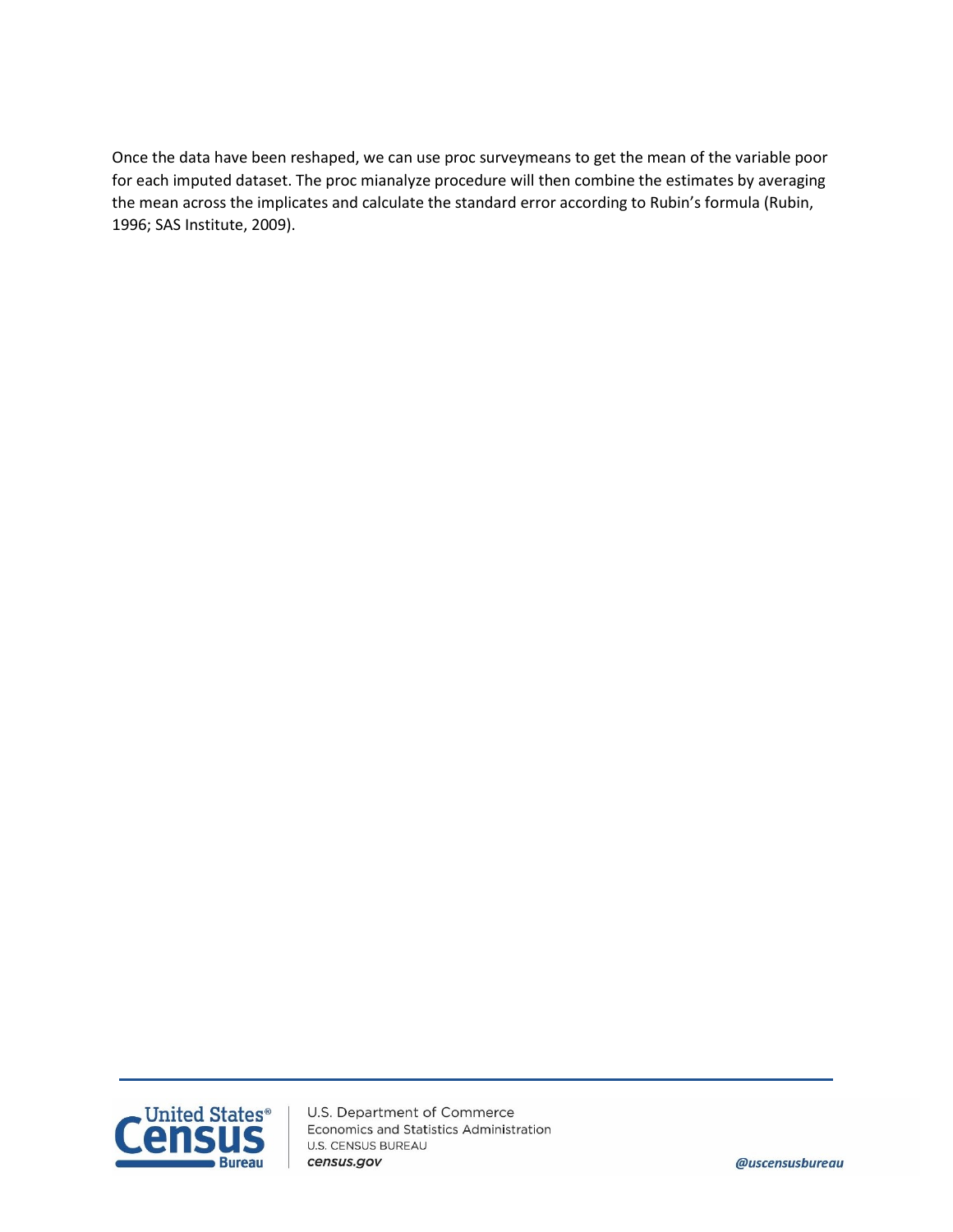```
libname file "<<Replace with file directory>>";
In order to use proc mianalyze, we will need to create a long, or stacked,
dataset.
data file.stacked
 merge file.nsch 2016 topical file.nsch 2016 implicate;
 by hhid;
 array fpli{6} fpl i1-fpl i6;
 do Imputation =1 to 6;
   fpl i=fpli{ Imputation };
Creating an indicator for whether or not the
household is below the poverty line.
                           *************************/
******************************
   IF FPL I < 100 THEN POOR I = 1;
  ELSE POOR I = 0;
  output;
 end;
run:Estimate parameter of interest for each implicate after sorting by imputation
proc sort data=stacked;
by Imputation ;
run;proc surveyfreq data=stacked;
strata stratum fipsst; * design statements;
cluster hhid;
weight fwc;
by Imputation ; * identify the imputation;
tables sc cshcn*poor i / row cl; * request crosstab with row % and CIs;
ods output crosstabs = mi table ; * estimates stored in new dataset mi table;
run;Combine the implicates using proc mianalyze after sorting by variables of
interest. This applies Rubin's rules (Rubin, 1996) to properly inflate
standard errors for the imputed cases.
                   ***********
proc sort data=mi table;
by sc cshcn poor i;
run:proc mianalyze data=mi table;
by sc cshcn poor i; * requests data for each combination of cshcn and poor;
modeleffects rowpercent ; * combined percentage over all imputations;
stderr rowstderr; * combined standard error over all imputations;
run;
```
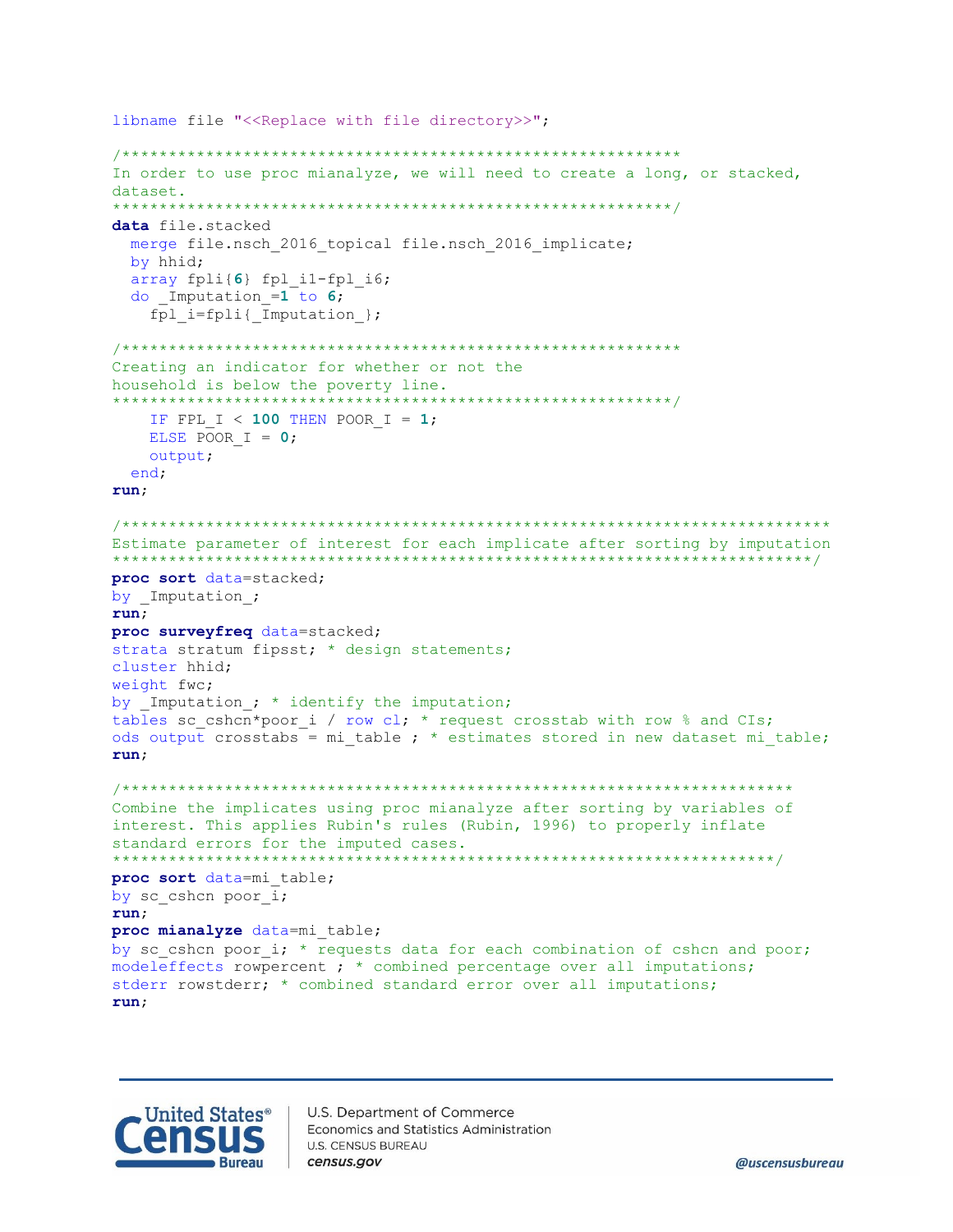#### How to obtain estimates in SAS-callable SUDAAN:

Using SUDAAN, you can leave the data in wide form without re-shaping. A data step is needed to convert the design variables to numeric per SUDAAN requirements and to create the binary poverty variable. The sorted file can then be analyzed in any procedure using the mi var statement to identify the implicates.

```
SUDAAN can analyze implicate data in two forms (one wide dataset
or separate datasets for each implicate). This example will show
the easier or more efficient option of a single wide dataset.
***********************************
libname file "<<Replace with file directory>>";
data file.example;
  merge file.nsch 2016 topical file.nsch 2016 implicate;
  by hhid;
7*********Converting design variables to numeric per SUDAAN requirements
hhidnum = input (hhid, 8.);
fipsstnum = input (fipsst, 8.);stratumnum = input (stratum, 8.);
                          *****************************
/******************************
Creating an indicator for whether or not the
household is below the poverty line.
                         array fpl i{6} fpl i1-fpl i6;
array poor i{6} poor_i{1-poor_i}do i=1 to 6;
   IF fpl i{i} < 100 THEN poor i{i} = 1;
   ELSE poor i(i) = 0;
end;
drop i;
run;Data must be sorted prior to analysis
                        *************
proc sort data=file.example;
by fipsstnum stratumnum hhidnum;
run;
Analyzing multiple implicate data
********************************
                          ******************************
proc crosstab data=file.example design=wr ;
nest fipsstnum stratumnum hhidnum / psulev=3; * design statements;
weight fwc;
mi var poor il-poor i6; * identifies implicates, called by first variable
listed in remainder of code;
class sc cshcn poor il;
table sc cshcn*poor i1; * requests crosstab;
print nsum wsum rowper serow lowrow uprow /style=nchs nsumfmt=f10.0
wsumfmt=f10.0; \star requests row percentages;
```
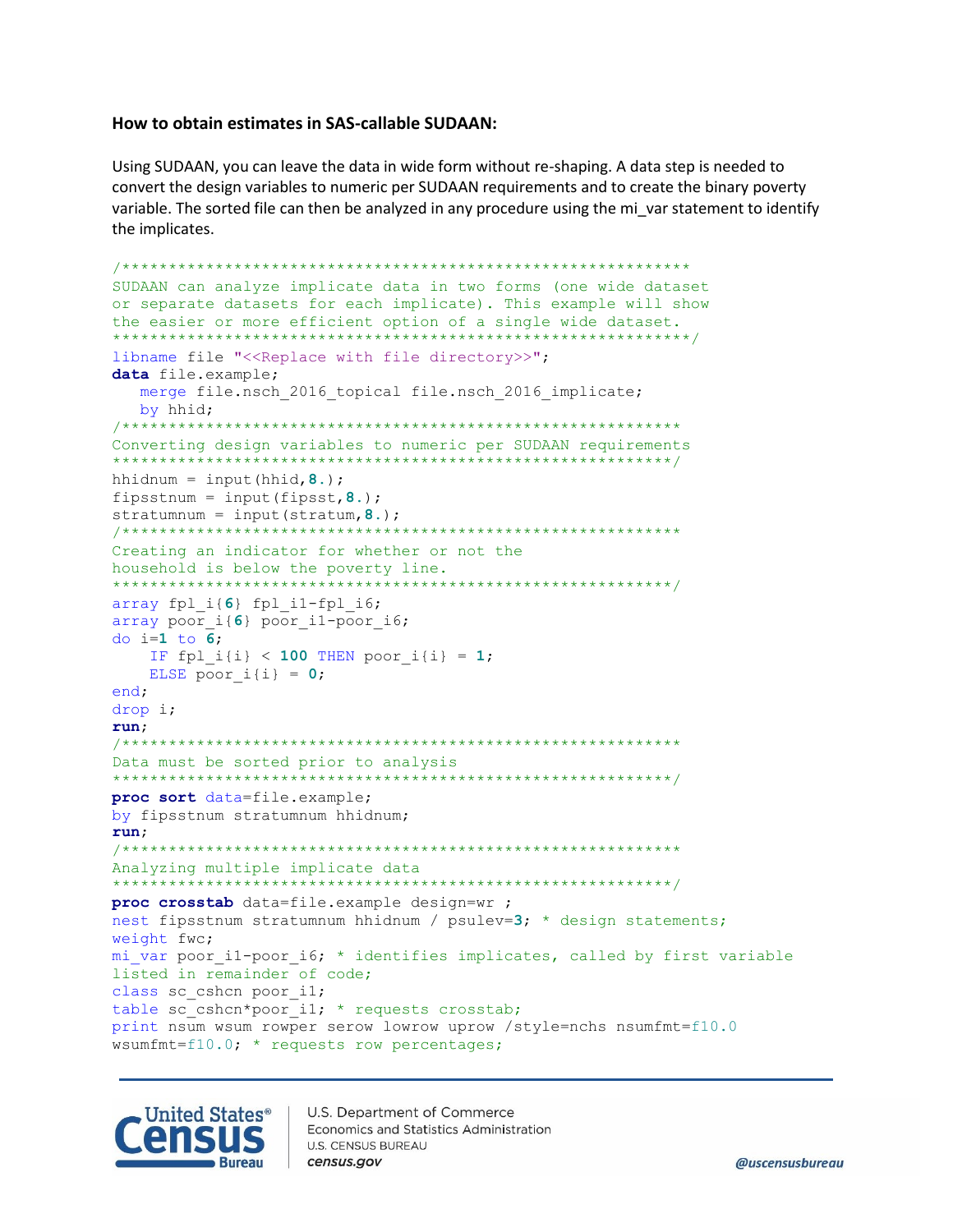$run;$ 



U.S. Department of Commerce Economics and Statistics Administration **U.S. CENSUS BUREAU** census.gov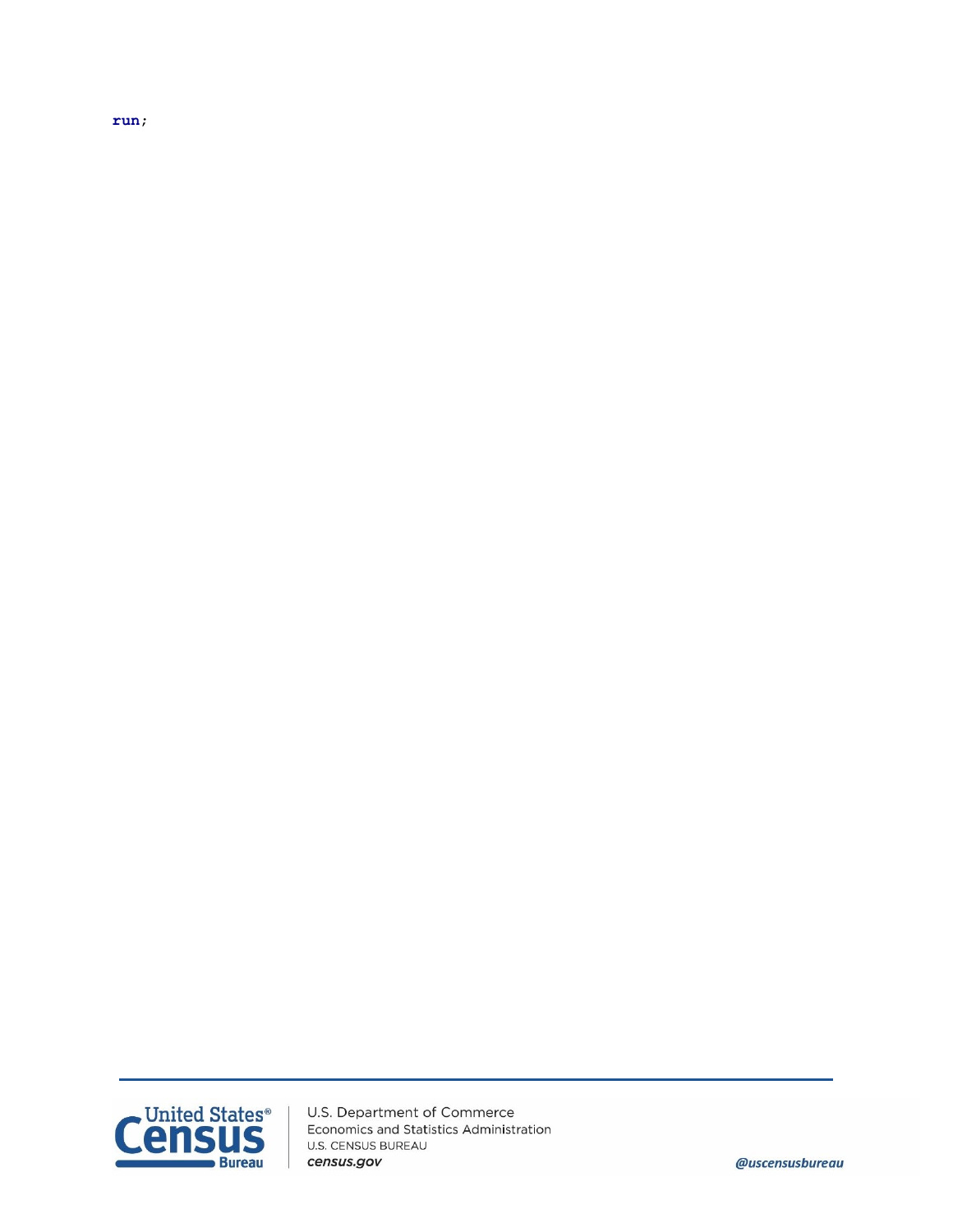#### **How to obtain estimates in Stata:**

In Stata, just as you declare the data to be svyset, you declare it to be an MI (multiple imputation) dataset. In order for Stata to recognize that a variable has been imputed, you need to use mi import and register the imputed variables. Here, you will declare the variables FPL and Poor to be imputed.

Stata makes a missing flag when it imputes variables based on the '.' responses. These missing values are not available in the Public Use File. The work-around we advise is generating the variable FPL\_I0 and then setting all values to '.'. Rubin's (1996) formula will calculate the correct variance across implicates regardless of whether the values were imputed or reported.

Once the data have been imported, and mi set, they are ready for analysis. Simply using the 'mi est: svy:' prefix will combine the estimates by averaging across the implicates and calculate the standard error according to Rubin's formula (Rubin, 1996).

| local file = "<< Replace with file directory>>"<br>use "'file'\nsch 2016 topical", clear<br>merge 1:1 hhid using "`file'\nsch_2016_implicate" |                                              |                                                                                                                                                     |  |  |  |  |  |
|-----------------------------------------------------------------------------------------------------------------------------------------------|----------------------------------------------|-----------------------------------------------------------------------------------------------------------------------------------------------------|--|--|--|--|--|
| gen fpl $i0=$ .                                                                                                                               |                                              | egen statacross=group(fipsst stratum) $\prime$ * create single cluster variable for svy */<br>/* create missing variable for original fpl, m=0 $*/$ |  |  |  |  |  |
| save "'file'\nsch_2016_topical", replace /* must be saved prior to declaring imputation */                                                    |                                              |                                                                                                                                                     |  |  |  |  |  |
| mi import wide, imputed(fpl i0=fpl i1-fpl i6) drop $\frac{1}{2}$ declare imputed data $\frac{1}{2}$                                           |                                              |                                                                                                                                                     |  |  |  |  |  |
| mi passive: generate poor_i=0 $\frac{1}{2}$ generate new variable based on imputed fpl */<br>mi passive: replace poor $i=1$ if fpl $i0<100$   |                                              |                                                                                                                                                     |  |  |  |  |  |
| mi svyset hhid [pweight=fwc], strata(statacross)                                                                                              | /* declare survey data $*/$                  |                                                                                                                                                     |  |  |  |  |  |
| mi est: svy: proportion poor i, over(sc cshcn)                                                                                                | /* request crosstab of poor i by sc_cshcn */ |                                                                                                                                                     |  |  |  |  |  |

## **References**

Allison, P. D. 2001. Missing Data. Thousand Oaks: Sage Publications.

Rubin, D.B. 1996. Multiple Imputation After 18+ Years. Journal of the American Statistical Association 91: 473-489.

Schaefer, J.L. and J.W. Graham. 2002. Missing Data: Our View of State of the Art. Psychological Methods 7(2): 147-177.

SAS Institute Inc. 2009. SAS/STAT 9.2 User's Guide, Second Edition. Cary, NC: SAS Institute Inc.